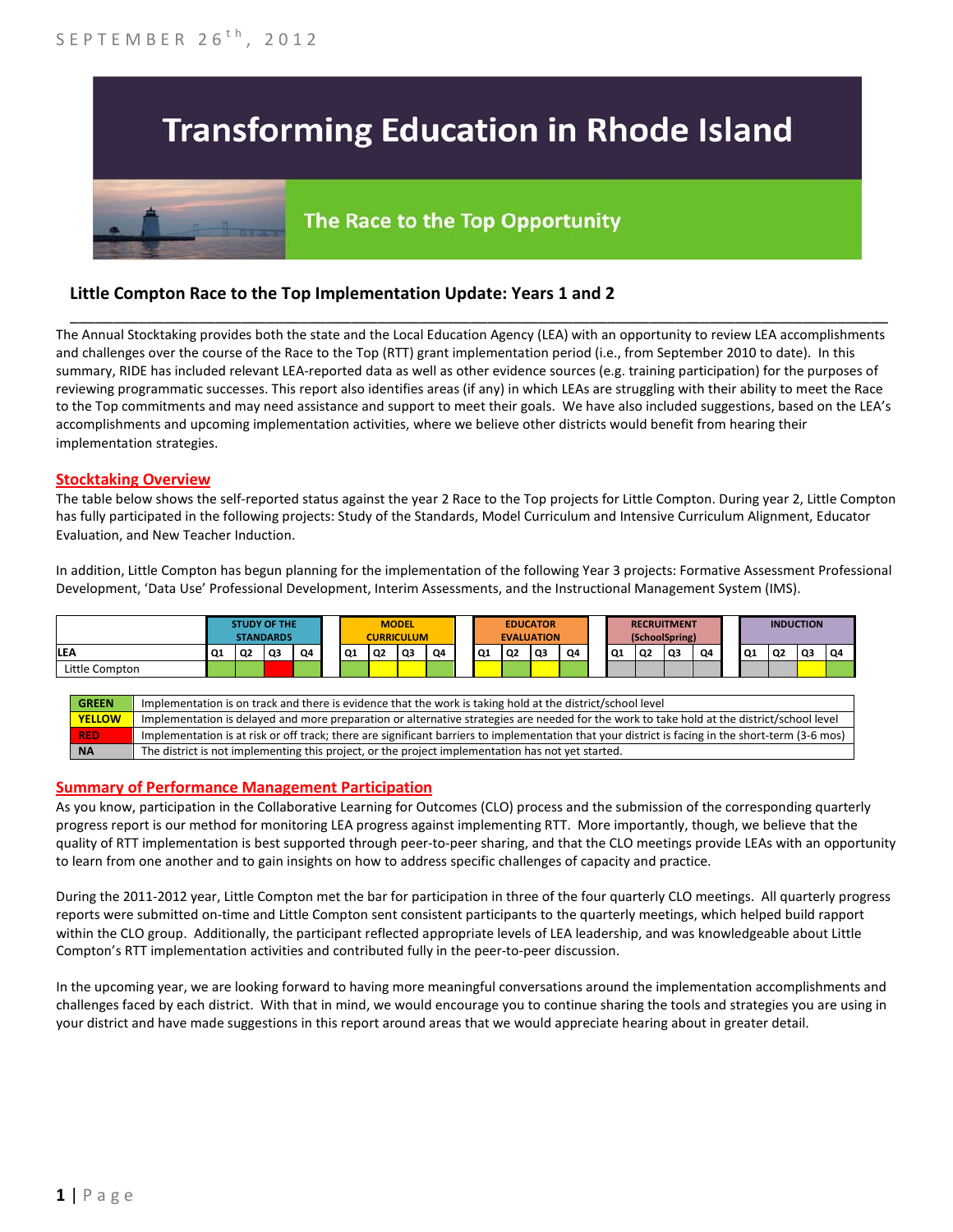#### **System of Support 1: Standards and Curriculum**

As of July 2012, Little Compton is on-track against the System of Support 1 year 1 and year 2 commitments and tasks for Race to the Top, reflected in the tables below. Based on the quarterly progress reports submitted by Little Compton, we have assessed the district as 'on track', 'delayed' or 'off track/at risk' on each task utilizing the criteria described on page 1 of this report.

| <b>Study of the Standards</b>                                   | Year 1:<br>SY10-11 | Year 2:<br>SY11-12 |  |
|-----------------------------------------------------------------|--------------------|--------------------|--|
| Identify educators to participate in the Study of the Standards | $X^*$              |                    |  |
| Specify names and invite participants                           |                    |                    |  |
| Coordinate schedule with RIDE for all participants              |                    | $\mathbf{\Lambda}$ |  |
| Complete planned educator training                              |                    |                    |  |

*\*Please note: the 'x' in the above table represents the anticipated completion timeline set by RIDE, not when the district completed the task.*

| Intensive Curriculum Alignment and Model Curriculum Development                                                                                                                                                                                           |   |   | Year 2:<br>SY11-12 |  |
|-----------------------------------------------------------------------------------------------------------------------------------------------------------------------------------------------------------------------------------------------------------|---|---|--------------------|--|
| Develop and communicate a multi-year Transition Plan for the Common Core State Standards implementation, including clear<br>expectations for school level transition benchmarks and a plan for developing a curriculum aligned to the CCSS in grades K-12 |   |   | ↗                  |  |
| Identify opportunities for educators to work collaboratively to deepen understanding of CCSS (e.g. Common Planning Time, grade<br>level team, department meetings, faculty meetings)                                                                      |   | x | ⋏                  |  |
| Conduct analyses of each core curricula to ensure that each is aligned to standards, guaranteed and viable                                                                                                                                                | x |   |                    |  |
| ldentify which, if any, curriculum development is needed as well as the method by which curriculum will be developed (i.e. Model<br>Curriculum with the Charles A. Dana Center, through an LEA cohort, or individually)                                   |   | x |                    |  |
| Create implementation plan, including the identification of aligned resources, to support roll out of new curricula                                                                                                                                       |   | х | χ                  |  |
| Develop curriculum aligned to the Common Core State Standards, including participation in Dana Center curriculum writing and<br>leadership sessions (if applicable)                                                                                       |   | x | x                  |  |

Little Compton distributed copies of the Common Core State Standards (CCSS) to all educators. As noted in Little Compton's quarterly progress reports, the district sent 4 educators to the Study of the Standards training sessions which met their RTT goals (i.e. 4 per building).

To encourage teacher engagement in the transition to the Common Core State Standards, Little Compton delivered professional development on the ELA and mathematics standards to all teachers. Core teachers at the elementary and middle school level attended the RIDE training. By mid-year, 50% of teachers had received professional development on the CCSS and grade-level representatives served as subject matter experts for teachers as they worked on alignment of the curriculum. Additionally, the district has attended supplemental professional development geared towards increasing readiness to transition through focusing on text complexity, developing textdependent questions, and deepening understanding of the mathematics standards.

Little Compton has made significant progress against implementing a guaranteed and viable curriculum aligned to the new Common Core State Standards. The district continued its work with several other districts and with RIDE and the Dana Center to develop a K-12 model curriculum in science. Additionally, to support development of an aligned ELA and mathematics curriculum, each teacher received professional development on writing an aligned curriculum and, for those participating in the model curriculum development, on gradelevel content. By the end of the 2011-2012 school year, Little Compton completed curriculum development for all grades in reading and math, and science and for grades 7-8 writing.

In their quarterly progress reports, Little Compton noted that they have encountered the following challenges around this work:

- Limited opportunities for Study of the Standards participants to share out/provide support to other teachers
- Vertical alignment and identification of skills with each grade level in ELA and math standards
- Ensuring that students' educational progress is not impacted when teachers are out working on model curriculum development
- Further planning around classroom implementation of an aligned curriculum
- Timing and roll-out of science curriculum as related to science resources available in the district
- Alignment of assessments, as well as report cards, to the new CCSS

We want to commend Little Compton on their collaboration (both in-district and cross-district) around resources and strategies that will deepen educator understanding of the new Common Core State Standards and accelerate the implementation of the new standards at the classroom level. We hope that you will take the opportunity to share the curriculum materials you are developing with your fellow CLO colleagues during upcoming meetings, or with all districts through the Instructional Management System (IMS).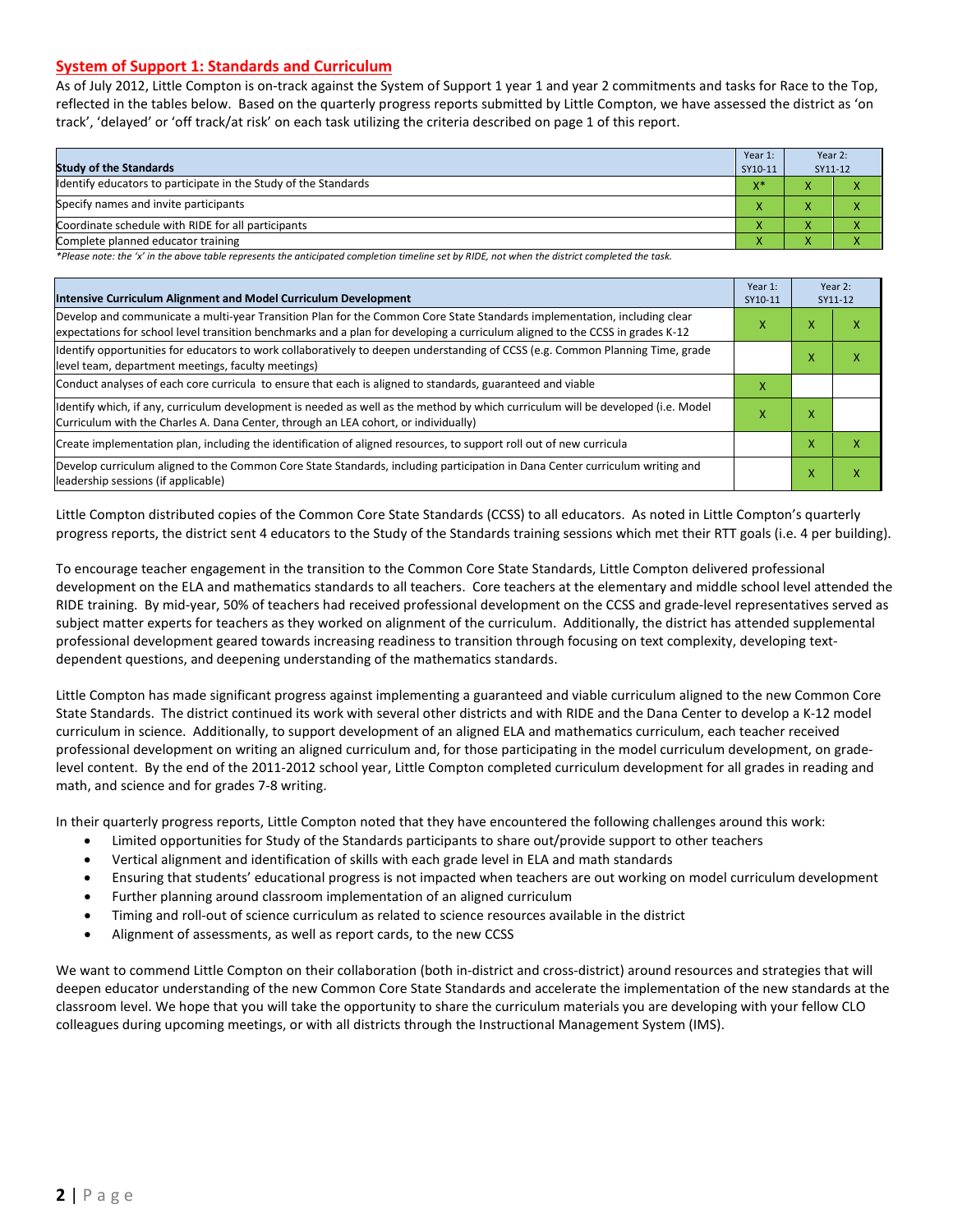#### **System of Support 2: Instructional Improvement Systems**

As of July 2012, Little Compton is on-track against the System of Supports 2 year 1 and 2 commitments and tasks for Race to the Top. Thus far, Little Compton has reported that they intend to partially implement the Formative Assessment online professional development modules, and the district attended the Formative Assessment PD facilitator orientation sessions in August 2012. Little Compton also intends to implement the Interim Assessments and has registered/attended training on the administration and scoring of the assessments. Additionally, the district has confirmed that they plan to engage school data leadership teams in 'Data Use' professional development starting in August 2012 and running through the remaining school year, and have confirmed logistics with RIDE for the initial sessions. Finally, Little Compton has also registered for training on the Instructional Management System (IMS) Primary (Pinnacle) and RtI (Exceed) platforms, as well as for Administrator training.

We would like to remind the district that several steps are required before educators in the district can access any of the systems below (e.g., formative assessment professional development modules). This includes, but is not limited to, submission of Teacher-Course-Student data. For additional information, please reach out t[o helpdesk@RIDE.ri.gov.](mailto:helpdesk@RIDE.ri.gov)

In the upcoming CLO sessions, we look forward to hearing about the successes and challenges that Little Compton has encountered while implementing these systems, as well as the district's progress around building teacher engagement in the various IMS tools and resources. Additionally, for those participating in the 'Data Use' professional development, we would be interested in hearing some of the strategies that Little Compton has learned around deepening collaboration around data and using data to change instructional outcomes.

| <b>Formative Assessment Online Professional Development Modules</b>                                                                                                                                      | Year 1:<br>SY10-11 | Year 2:<br>SY11-12 |
|----------------------------------------------------------------------------------------------------------------------------------------------------------------------------------------------------------|--------------------|--------------------|
| Create multiyear plan for implementation of formative assessment PD modules, including the process and timelines by which all<br>educators will participate in the formative assessment training modules |                    |                    |
| Identify facilitators who will support the implementation of formative assessment practices in daily instruction                                                                                         |                    |                    |

| <b>Instructional Management System (IMS)</b>                                                                                                                                                                                           | Year 1:<br>SY10-11                     |   | Year 2:<br>SY11-12 |
|----------------------------------------------------------------------------------------------------------------------------------------------------------------------------------------------------------------------------------------|----------------------------------------|---|--------------------|
| Designate an LEA data steward to support decision making around data collections and systems implementation and to provide input<br>and feedback on data initiatives through designated representatives                                | Identify<br><b>LEA Data</b><br>Steward | x |                    |
| Maintain data quality standards of local student information systems and upload local assessment data and program information as<br>required by RIDE in a timely manner                                                                | x                                      | x |                    |
| Review the RIDE IMS Training Plan and develop a multiyear training and implementation plan to provide all educators with access<br>and training on the system                                                                          |                                        |   |                    |
| Based on IMS Training Plan guidance, register and attend training for Administrative Users (i.e. users who will maintain and configure<br>both the Primary IMS and RtI Module) and LEA Trainers (i.e. staff to be trained as trainers) |                                        |   |                    |
| Following RIDE training, LEA Administrative Users and LEA Trainers configure the IMS for educator use and to provide end users with<br>access and training needed to utilize the IMS for daily activities                              |                                        |   | х                  |

| 'Data Use' Professional Development                                                                                                                                                                                                                                                     | Year 1:<br>SY10-11 | Year 2:<br>SY11-12 |
|-----------------------------------------------------------------------------------------------------------------------------------------------------------------------------------------------------------------------------------------------------------------------------------------|--------------------|--------------------|
| Complete a needs assessment survey indicating the use of and collaboration around data within schools and across the LEA                                                                                                                                                                |                    | v                  |
| Based on RIDE implementation plan, determine the timing (i.e. Year 1, Year 2, or staggered across Year 1 and Year 2) of LEA<br>participation in 'Data Use' Professional Development and provide RIDE with the schools that will participate in Year 1 and/or Year 2<br>training cohorts |                    | x                  |
| In coordination with RIDE, select 'Data Use' training dates for each cohort of schools, as applicable                                                                                                                                                                                   |                    | Year 1             |
| Ildentify and provide RIDE with the leadership team members from each school who will participate in the Year 1 and/or Year 2<br>training cohorts, as applicable                                                                                                                        |                    | Year 1             |

*\* Please note that, for this project, 'year 1' refers to cohort 1 taking place during the 2012-2013 school year, and 'year 2' refers to cohort 2 taking place during the 2013-2014 school year.*

| <b>Interim Assessments</b>                                                                                                                                                              | Year 1:<br>SY10-11 | Year 2:<br>SY11-12 |
|-----------------------------------------------------------------------------------------------------------------------------------------------------------------------------------------|--------------------|--------------------|
| Identify method by which all educators will have access to interim assessments                                                                                                          |                    |                    |
| Develop timeline for training of all educators in the use of interim assessments utilizing train-the-trainer model                                                                      |                    |                    |
| Develop protocols or expectations regarding the use of interim assessment to inform instruction including timelines for<br>administration and process for scoring and reporting results |                    | x                  |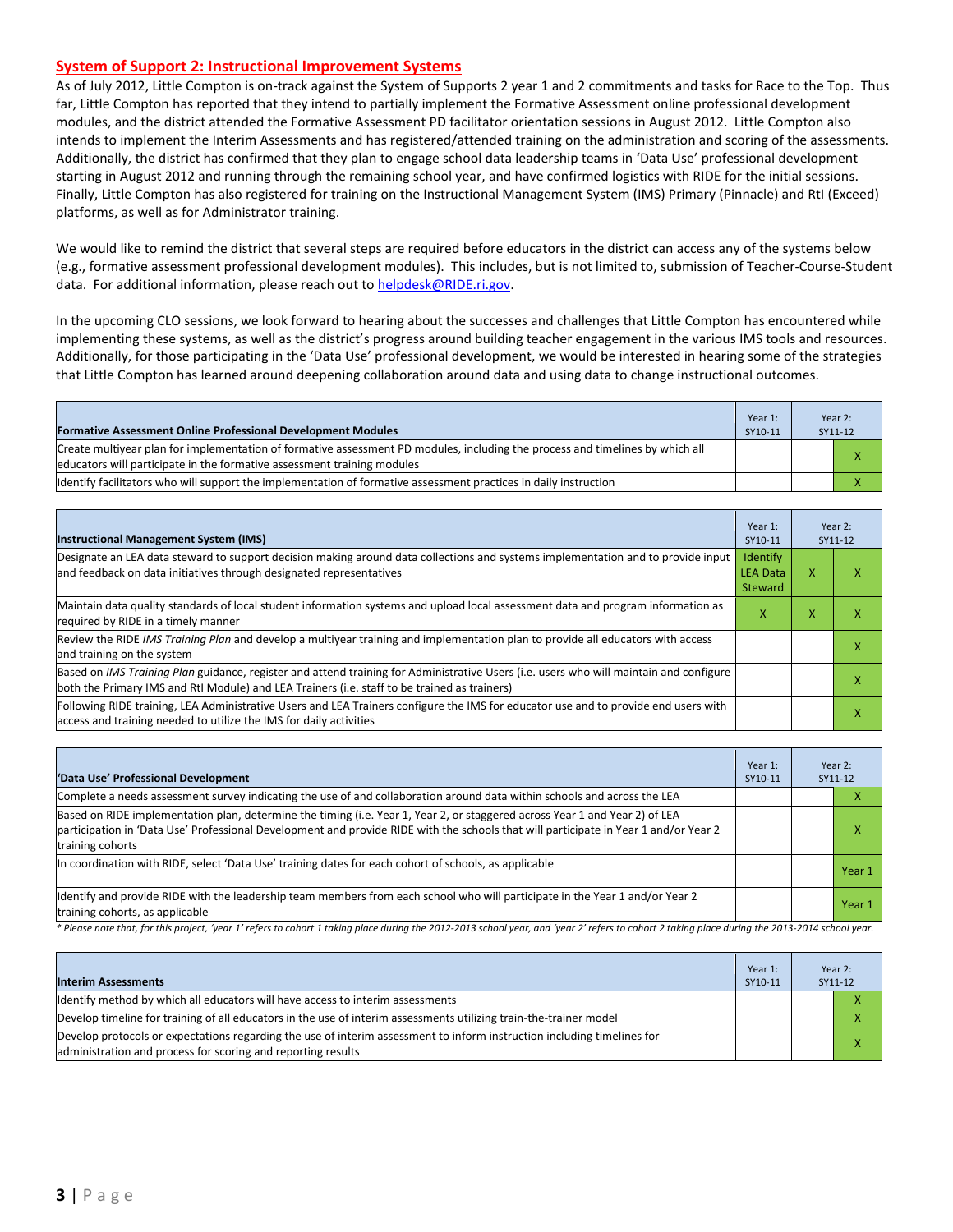#### **System of Support 3: Educator Effectiveness**

As of July 2012, Little Compton is on-track against the System of Support 3 year 1 and 2 commitments and tasks for Race to the Top.

| <b>Educator Evaluation</b>                                                                                                                                                                            |   |   | Year 2:<br>SY11-12 |  |
|-------------------------------------------------------------------------------------------------------------------------------------------------------------------------------------------------------|---|---|--------------------|--|
| Participate in educator evaluation model design, development and refinement feedback opportunities.                                                                                                   | х | X | x                  |  |
| Identify District Evaluation Committee members, responsible for monitoring the implementation of the system and providing<br>recommendations to LEA leadership teams.                                 | x | X | x                  |  |
| Participate in field testing to support RI Model development                                                                                                                                          | x |   |                    |  |
| Identify individuals who will serve as primary and, if applicable, secondary/complementary evaluators                                                                                                 | x |   | x                  |  |
| Send all required evaluators to RIDE-provided evaluator training on model; Send evaluators and system administrators to training on<br>the Educator Performance Support System (EPSS) data system     | X | X | X                  |  |
| Examine LEA Policies and Contracts for Challenges; where applicable, consider memorandums of understanding or contract renewal<br>language which will support district implementation of evaluations. |   | X | x                  |  |
| Create a plan for the appropriate use of funds to support implementation of educator evaluation system.                                                                                               |   |   | x                  |  |
| Complete required RI Model components of educators and building administrator evaluations.                                                                                                            |   |   | X                  |  |
| Submit evaluation data and documentation (e.g. component and summative level ratings, verified rosters); provide other requested<br>information to support RIDE research and system improvement.      |   |   | x                  |  |

Based on their quarterly progress reports, Little Compton has implemented all components of the Rhode Island Model for teacher and building administrator evaluations. The district has submitted final summative ratings for teachers; there were no administrator evaluations completed and, therefore, no ratings are required. Little Compton created a District Evaluation Committee (composed of teachers, support personnel, principals, central office staff, and union reps) which has been submitted to RIDE.

To support teacher understanding of the evaluation process, the district Intermediary Service Provider (ISP) attended RIDE trainings and shared information with district leadership. Additionally, the ISP supported teachers in crafting Student Learning Objectives and other components of the educator evaluation system. The district evaluation committee met several times throughout the school year to discuss the process and identify next steps in supporting the teachers and this system.

Evaluators from Little Compton attended all training modules offered by RIDE during the 2011-2012 school year, and evaluators from the LEA also attended the summer 2012 training Academies. We want to remind the LEA that, in addition the Academy training, all personnel responsible for evaluating teachers and building administrators must attend two half-days of additional professional development taking place over the 2012-2013 school year as well as online observation practice. Personnel responsible for evaluating both teachers and building administrators are only required to attend professional development and training for teacher evaluators (e.g., the *Academy for Personnel Evaluating Teachers)*.

In their quarterly progress report, Little Compton noted that they have encountered the following challenges around this work:

- Initial confusion around the expectations and responsibilities for district ISPs
- Consistent messaging and follow-through about the new educator evaluation system
- Completion of formal observations was hindered by various circumstances

RIDE has appreciated Little Compton's collaboration and thought partnership around the development and refinement of educator evaluation processes. We hope that, in the upcoming school year, Little Compton shares the strategies and resources they are using to support their evaluation process during the CLO meetings.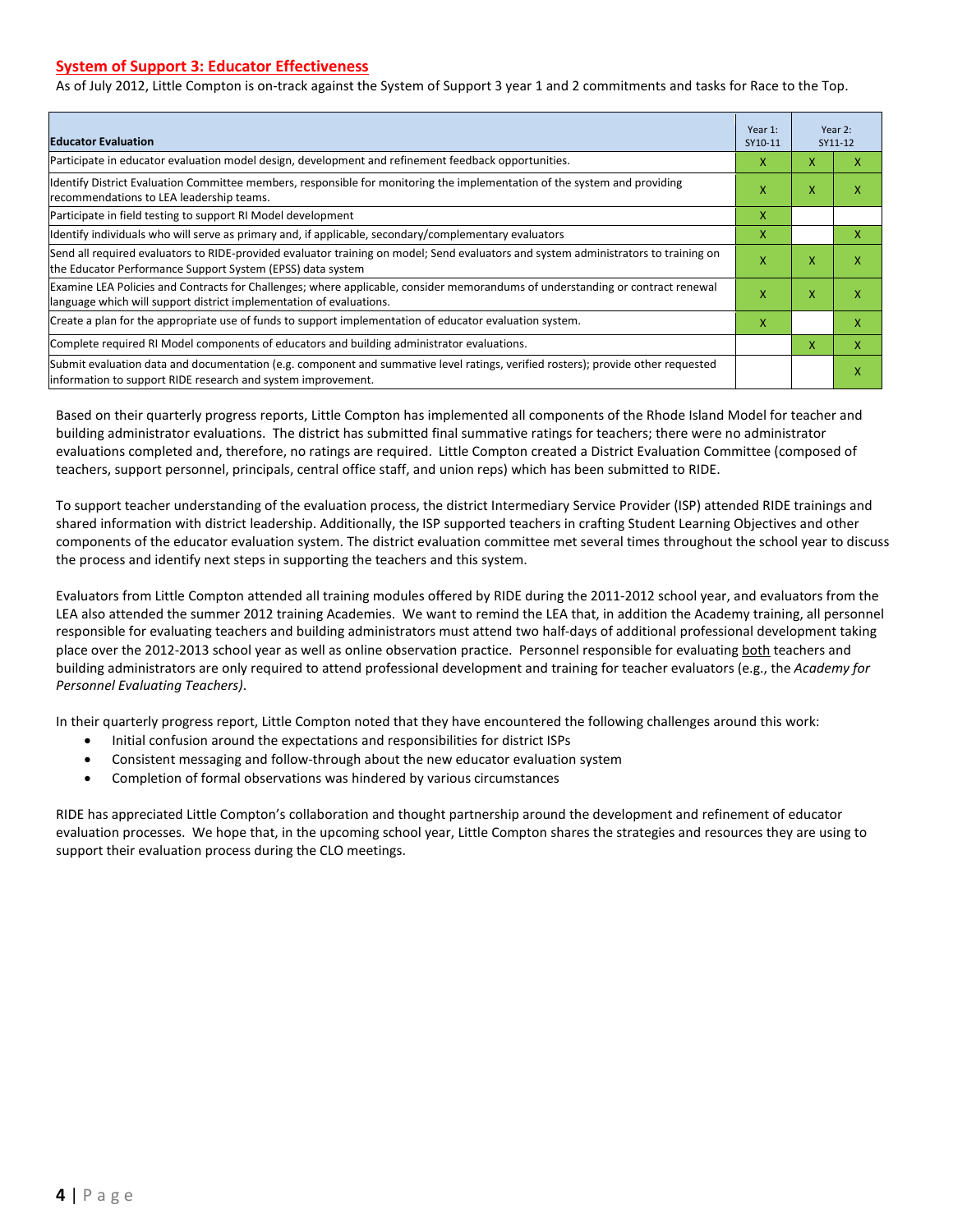#### **System of Support 4: Human Capital Development**

As of July 2012, Little Compton is on-track against the System of Support 4 year 1 and 2 commitments and tasks for Race to the Top.

| <b>Recruitment (SchoolSpring)</b>                                                            | Year 1:<br>SY10-11 | Year 2:<br>SY11-12 |
|----------------------------------------------------------------------------------------------|--------------------|--------------------|
| Provide RIDE with feedback on the desired functionality of a state-wide recruitment platform | X                  |                    |
| Attend orientation sessions with selected vendor and train relevant personnel as needed      |                    |                    |
| (Post open positions using the state-wide Recruitment Platform (SchoolSpring)                |                    |                    |

| <b>Beginning Teacher Induction</b>                                                                                                                                            | Year 1:<br>SY10-11 | Year 2:<br>SY11-12 |
|-------------------------------------------------------------------------------------------------------------------------------------------------------------------------------|--------------------|--------------------|
| Provide RIDE with feedback around the proposed design of the Induction Coach program                                                                                          | x                  |                    |
| If applicable, recommend potential Induction Coaches to RIDE                                                                                                                  | x                  |                    |
| Review and revise hiring policies, timelines and processes in order to support appropriate and timely projections for anticipated hires<br>requiring induction coach services |                    |                    |
| Provide RIDE with list of beginning teachers who will receive Induction Coach support in a timely manner in order to ensure that all<br>beginning teachers have coaching      |                    |                    |
| Participate in RIDE-provided information opportunities in order to learn about induction coach program                                                                        | x                  |                    |

In preparation for the 2012-2013 school year, Little Compton continued their utilization of the SchoolSpring recruitment platform to recruit for open positions.

During the 2011-2012 school year, Little Compton had no beginning teachers supported by RIDE induction program during the 2011-2012 school year. The district did have one beginning teacher who will be supported by a RIDE induction coach in the upcoming school year. In the meantime, the district continues to utilize a variety of supportive resources to ensure that the beginning teacher received exemplary support.

In the upcoming CLO sessions, RIDE looks forward to engaging in a deeper conversation around the revisions that Little Compton and other LEAs have made to their hiring policies, timelines and processes in order to support broader human capital initiatives including recruitment of highly qualified and diverse candidates and providing data-driven induction support to beginning teachers.

The contents of this report were developed under a Race to the Top grant from the U.S. Department of Education. However, those contents do not necessarily represent the policy of the U.S. Department of Education, and you should not assume endorsement by the Federal Government.